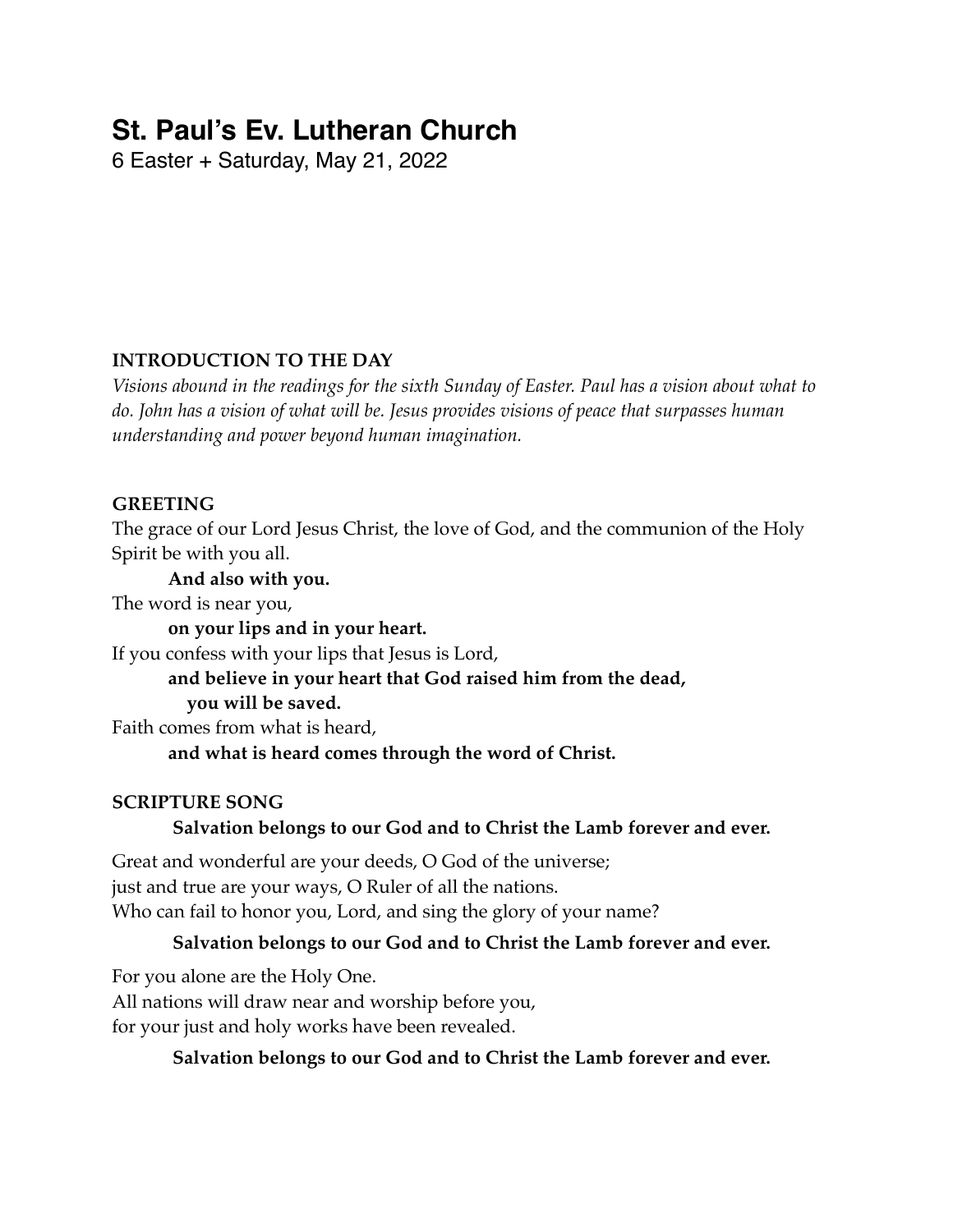#### **PRAYER OF THE DAY**

The Lord be with you.

**And also with you.**

Let us pray.

Bountiful God, you gather your people into your realm, and you promise us food from your tree of life. Nourish us with your word, that empowered by your Spirit we may love one another and the world you have made, through Jesus Christ, our Savior and Lord, who lives and reigns with you and the Holy Spirit, one God, now and forever.

**Amen.**

#### **FIRST LESSON: Acts 16:9-15**

*A vision compels Paul to move his ministry into Greece. There he meets Lydia, an important person in the business community, whose heart has been opened by God to receive the gospel. Her conversion and baptism provide the impetus for the founding of the church at Philippi.*

A reading from Acts.

9During the night Paul had a vision: there stood a man of Macedonia pleading with him and saying, "Come over to Macedonia and help us." 10When he had seen the vision, we immediately tried to cross over to Macedonia, being convinced that God had called us to proclaim the good news to them.

11We set sail from Troas and took a straight course to Samothrace, the following day to Neapolis, 12and from there to Philippi, which is a leading city of the district of Macedonia and a Roman colony. We remained in this city for some days. 13On the sabbath day we went outside the gate by the river, where we supposed there was a place of prayer; and we sat down and spoke to the women who had gathered there. 14A certain woman named Lydia, a worshiper of God, was listening to us; she was from the city of Thyatira and a dealer in purple cloth. The Lord opened her heart to listen eagerly to what was said by Paul. 15When she and her household were baptized, she urged us, saying, "If you have judged me to be faithful to the Lord, come and stay at my home." And she prevailed upon us.

The word of the Lord.

#### **Thanks be to God.**

#### **PSALM: Psalm 67**

1May God be merciful to us and bless us; may the light of God's face shine upon us.

<sup>2</sup>**Let your way be known upon earth,**

**your saving health among all nations.**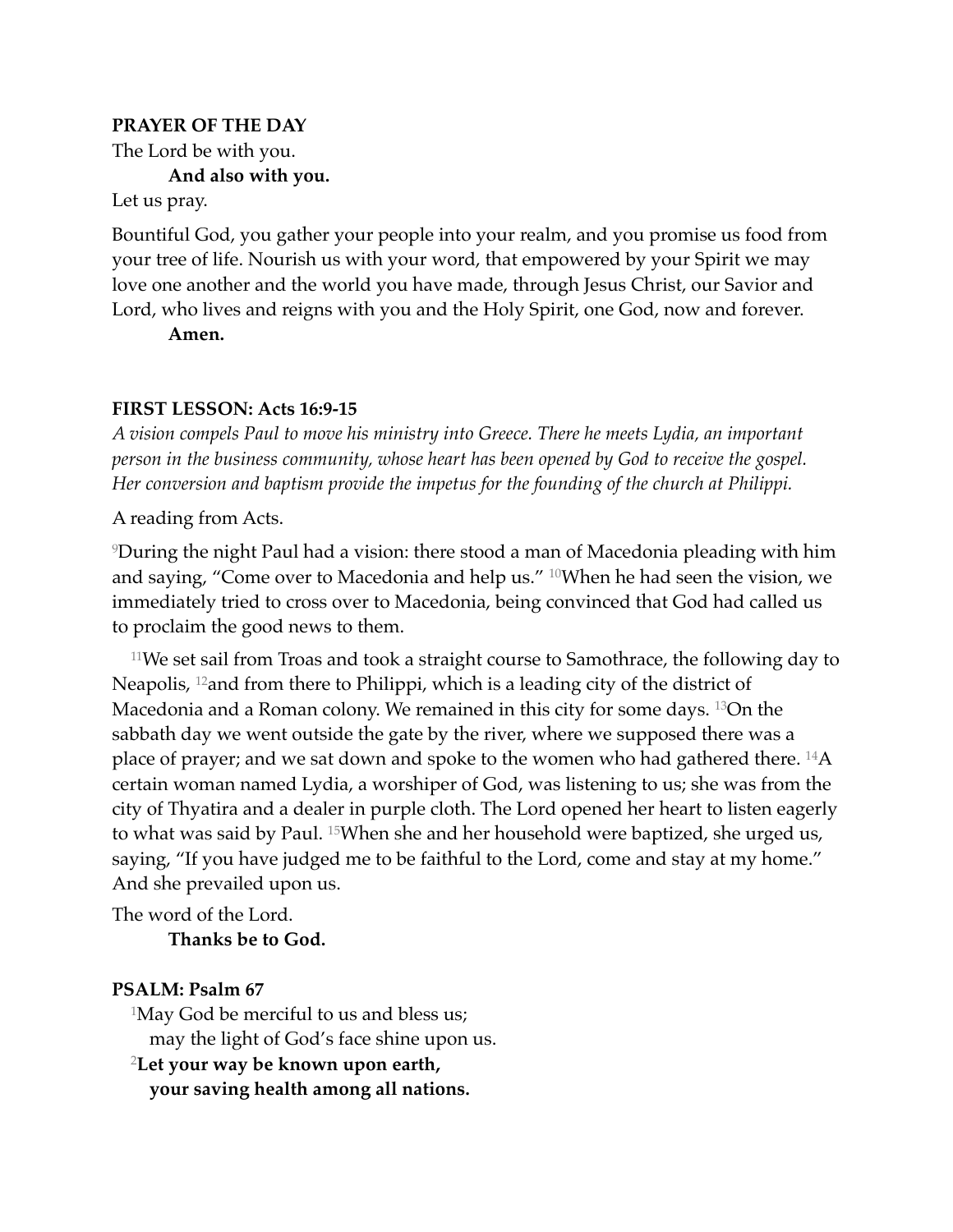3Let the peoples praise you, O God;

let all the peoples praise you.

<sup>4</sup>**Let the nations be glad and sing for joy,**

**for you judge the peoples with equity and guide all the nations on earth.**

5Let the peoples praise you, O God;

let all the peoples praise you.

<sup>6</sup>**The earth has brought forth its increase;**

**God, our own God, has blessed us.**

7May God give us blessing, and may all the ends of the earth stand in awe.

#### **SECOND LESSON: Revelation 21:10, 22--22:5**

*John's vision of a new Jerusalem coming out of heaven provides continuity with God's past actions. Yet in this new city, God's presence replaces the temple, and the glory of God and the Lamb supplants sun and moon.*

A reading from Revelation.

<sup>10</sup>And in the spirit [one of the angels] carried me away to a great, high mountain and showed me the holy city Jerusalem coming down out of heaven from God.

 $22I$  saw no temple in the city, for its temple is the Lord God the Almighty and the Lamb. <sup>23</sup> And the city has no need of sun or moon to shine on it, for the glory of God is its light, and its lamp is the Lamb. 24The nations will walk by its light, and the kings of the earth will bring their glory into it. <sup>25</sup>Its gates will never be shut by day—and there will be no night there. <sup>26</sup> People will bring into it the glory and the honor of the nations.  $27$ But nothing unclean will enter it, nor anyone who practices abomination or falsehood, but only those who are written in the Lamb's book of life.

<sup>22:1</sup>Then the angel showed me the river of the water of life, bright as crystal, flowing from the throne of God and of the Lamb 2through the middle of the street of the city. On either side of the river is the tree of life with its twelve kinds of fruit, producing its fruit each month; and the leaves of the tree are for the healing of the nations. 3Nothing accursed will be found there any more. But the throne of God and of the Lamb will be in it, and his servants will worship him; <sup>4</sup>they will see his face, and his name will be on their foreheads. 5And there will be no more night; they need no light of lamp or sun, for the Lord God will be their light, and they will reign forever and ever.

The word of the Lord.

**Thanks be to God.**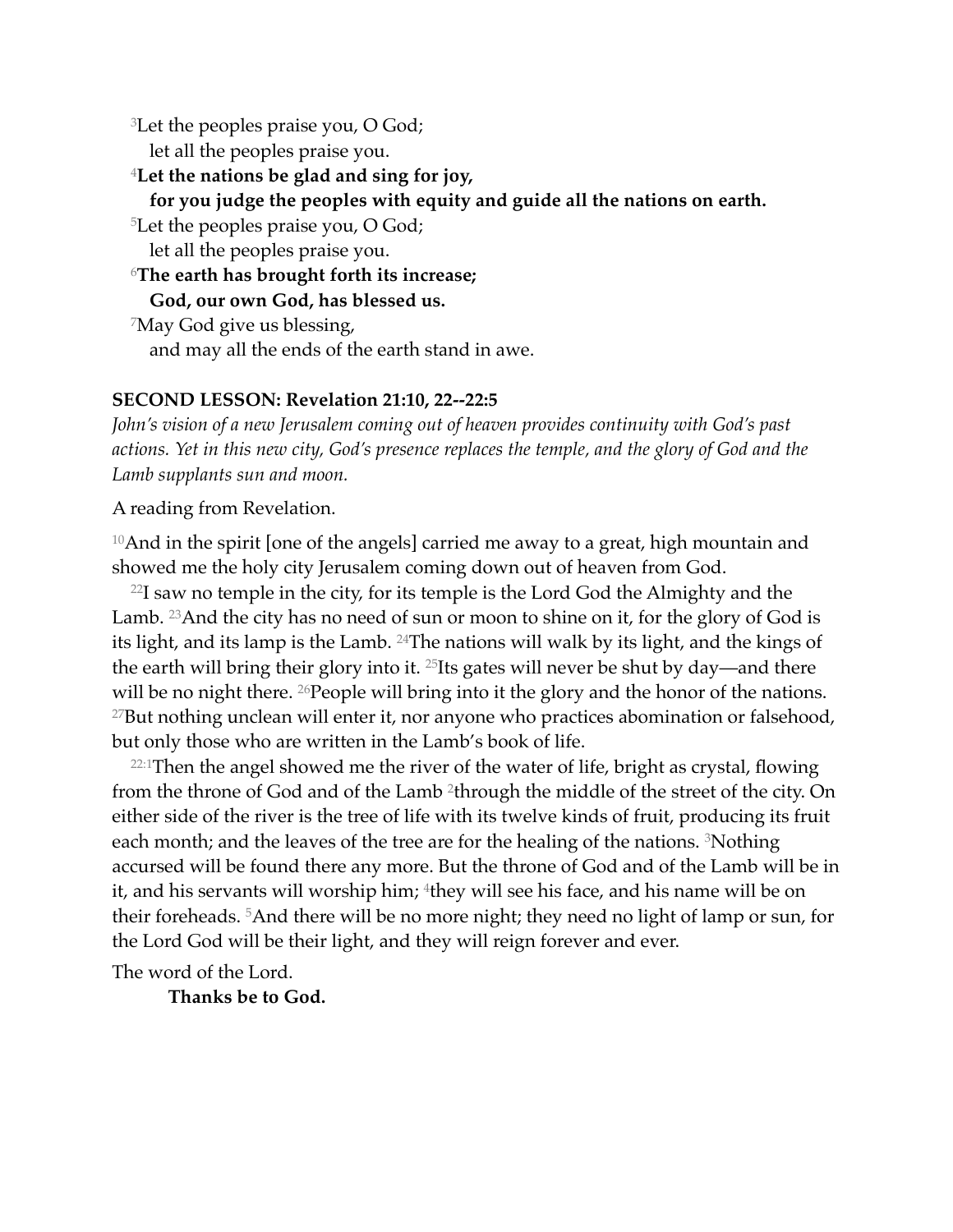### **GOSPEL ACCLAMATION**

Word of life, Jesus Christ, all glory to you!

**Word of life, Jesus Christ, all praise to you!**

Our hearts burn within us while you open to us the Scriptures.

### **Word of life, Jesus Christ, all glory to you!**

Word of life, Jesus Christ, all praise to you!

### **GOSPEL: John 14:23-29**

The Holy Gospel according to St. John, the fourteenth chapter.

### **Glory to you, O Lord.**

*As Jesus talks of returning to the Father, he promises to send the Advocate, the Holy Spirit, who will teach Jesus' followers and remind them of all that Jesus taught. Even more, those in whom God makes a home will experience a peace that overcomes fear.*

<sup>23</sup> Jesus answered [Judas (not Iscariot),] "Those who love me will keep my word, and my Father will love them, and we will come to them and make our home with them. <sup>24</sup>Whoever does not love me does not keep my words; and the word that you hear is not mine, but is from the Father who sent me.

 $25$ "I have said these things to you while I am still with you.  $26$ But the Advocate, the Holy Spirit, whom the Father will send in my name, will teach you everything, and remind you of all that I have said to you.  $27$  Peace I leave with you; my peace I give to you. I do not give to you as the world gives. Do not let your hearts be troubled, and do not let them be afraid. 28You heard me say to you, 'I am going away, and I am coming to you.' If you loved me, you would rejoice that I am going to the Father, because the Father is greater than I. <sup>29</sup>And now I have told you this before it occurs, so that when it does occur, you may believe."

The Gospel of the Lord.

**Praise to you, O Christ.**

# **SERMON**

# **RESPONSE TO THE WORD: CREED AND CONFESSION**

In Christ, you have heard the word of truth, the gospel of your salvation.

**We believe in him and are marked with the seal of the promised Holy Spirit.**

Living together in trust and hope, we confess our faith.

**I believe in God, the Father almighty, creator of heaven and earth.**

**I believe in Jesus Christ, his only Son, our Lord.**

**He was conceived by the power of the Holy Spirit and born of the virgin Mary. He suffered under Pontius Pilate, was crucified, died, and was buried.**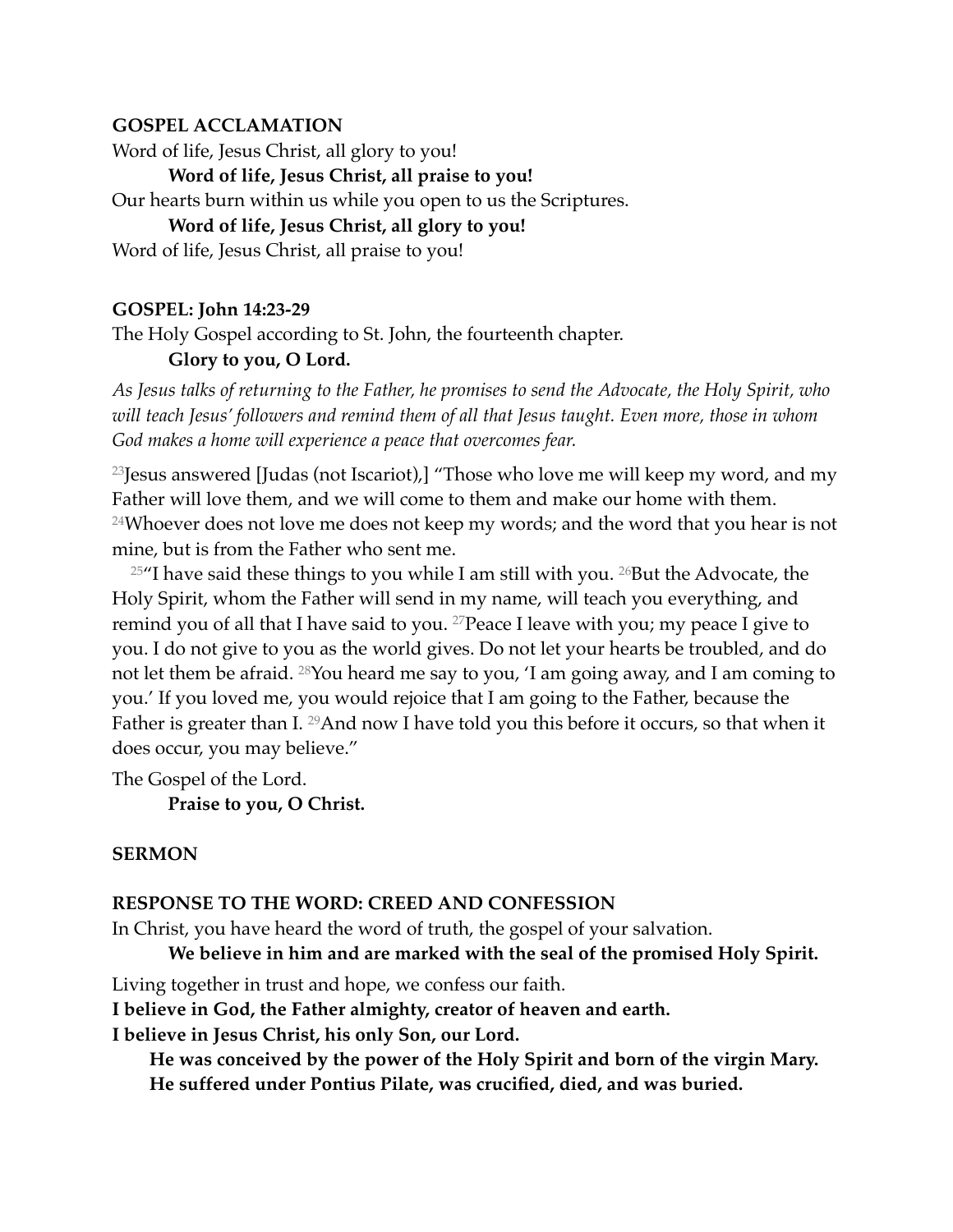**He descended into hell. On the third day he rose again. He ascended into heaven, and is seated at the right hand of the Father. He will come again to judge the living and the dead.**

**I believe in the Holy Spirit,**

**the holy catholic Church, the communion of saints, the forgiveness of sins, the resurrection of the body, and the life everlasting. Amen**

Build yourselves up on your most holy faith;

**pray in the Holy Spirit.**

Keep yourselves in the love of God;

**look forward to the mercy of our Lord Jesus Christ.**

If anyone is in Christ, there is a new creation:

**Everything old has passed away; behold, everything has become new!**

God has given us the ministry of reconciliation.

Therefore, let us be reconciled to God and to one another.

Gracious God,

**have mercy on us. In your compassion forgive us our sins,**

**known and unknown, things done and left undone.**

**Uphold us by your Spirit so that we may live and serve you in newness of life, to the honor and glory of your holy name; through Jesus Christ our Lord.** 

**Amen**

Almighty God have mercy on you,

forgive you all your sins through our Lord Jesus Christ,

strengthen you in all goodness,

and by the power of the Holy Spirit keep you in eternal life.

**Amen**

### **PEACE**

Sisters and brothers, rejoice. Mend your ways, encourage one another, agree with one another, live in peace. The peace of the Lord be with you always.

**And also with you.**

# **OFFERING**

*We give our offerings in praise and thanksgiving for all that God has done for us in Jesus Christ and for the sake of Jesus' ongoing mission and ministry in this world. We have been entrusted to carry out this mission Jesus' name, bringing the good news of Jesus to the people of this community and around the world. Please, take a minute of your time to make an electronic gift through the St. Paul's Website [www.stpauls-edison.org/online-giving.html.](http://www.stpauls-edison.org/online-giving.html) Please consider*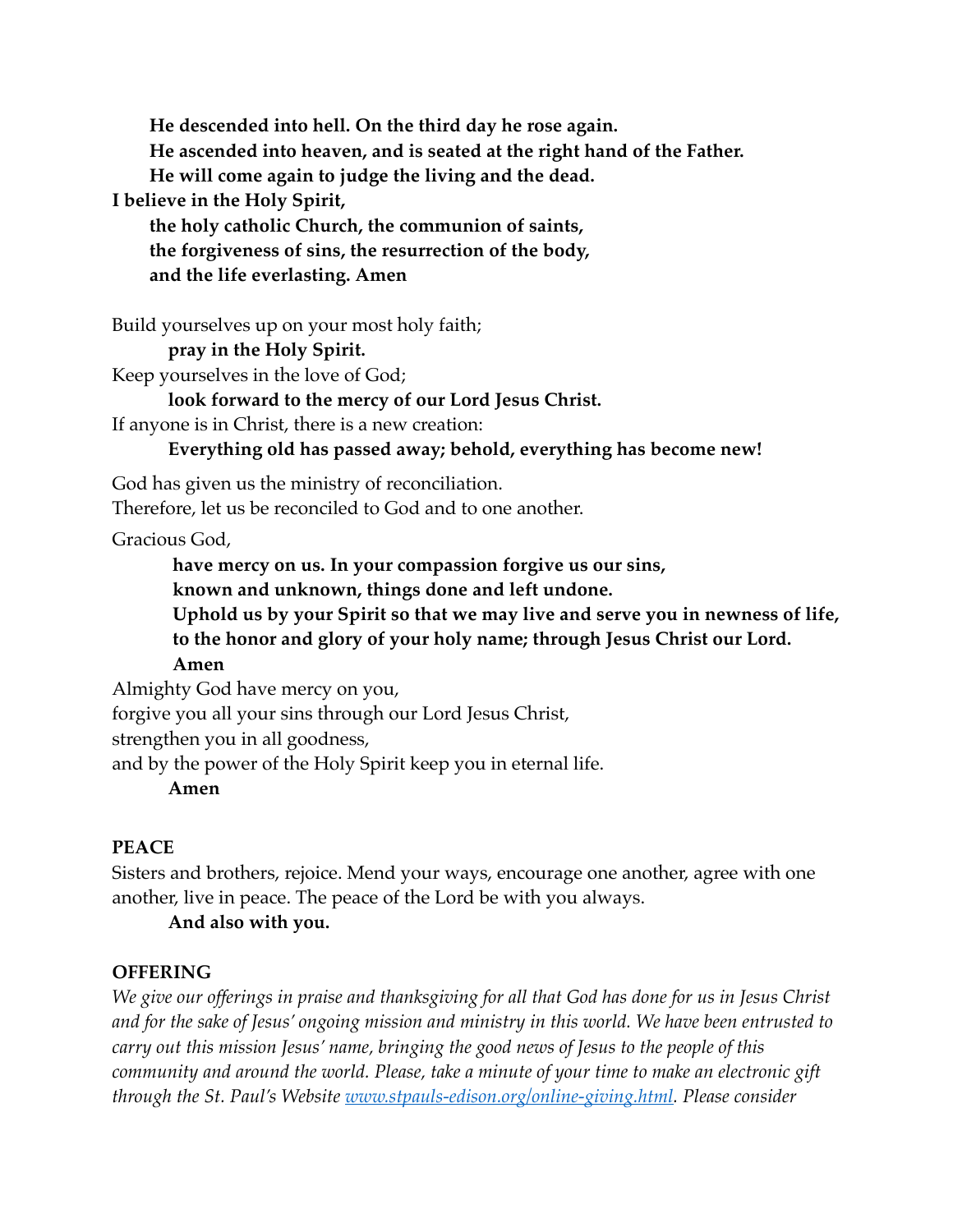*making this gift a recurring gift, and look for ways to grow in your giving for the sake of Christ's mission through this congregation. You may also mail your offering to St. Paul's Lutheran Church, 445 Old Post Rd., Edison NJ 08817*.

#### **OFFERTORY**

Glory to you, God, for yours is the earth; yours the hosannas, the dying, rebirth.

**Ours the rejoicing for nature reclaimed;**

**ours the thanksgiving to your holy name.**

**Ours be the telling of deeds greatly done;**

yours be the glory, O God, yours alone.

Let us pray.

Gracious God,

**in the abundance of your steadfast love, you call us from death to life, from silence to speech, from idleness to action. With these gifts we offer ourselves to you, and with the Church through all the ages we give thanks for your saving love in Jesus Christ our Lord. Amen**

#### **PRAYERS OF INTERCESSION**

Set free from captivity to sin and death, we pray to the God of resurrection for the church, people in need, and all of creation.

God of new life, open your church to the unexpected ways your Spirit is at work. Guide bishops, pastors, deacons, interns and lay leaders in their visioning, partnership, and planning. Surround us with your peace. God, in your mercy,

#### **hear our prayer.**

Give a vision of increase and abundant harvest for farmers, laborers, and gardeners who are beginning their growing season. Join their efforts with the goodness of creation to feed all living things. God, in your mercy,

#### **hear our prayer.**

Shine your light of wisdom and peace among nations. When those in power seek to assert dominance over others, confound their ways and make them yield to your humble authority. God, in your mercy,

#### **hear our prayer.**

Give safe haven to those who seek healing, liberation, or peace. Create places filled with hospitality where hurting people find your loving presence and wholeness. God, in your mercy,

#### **hear our prayer.**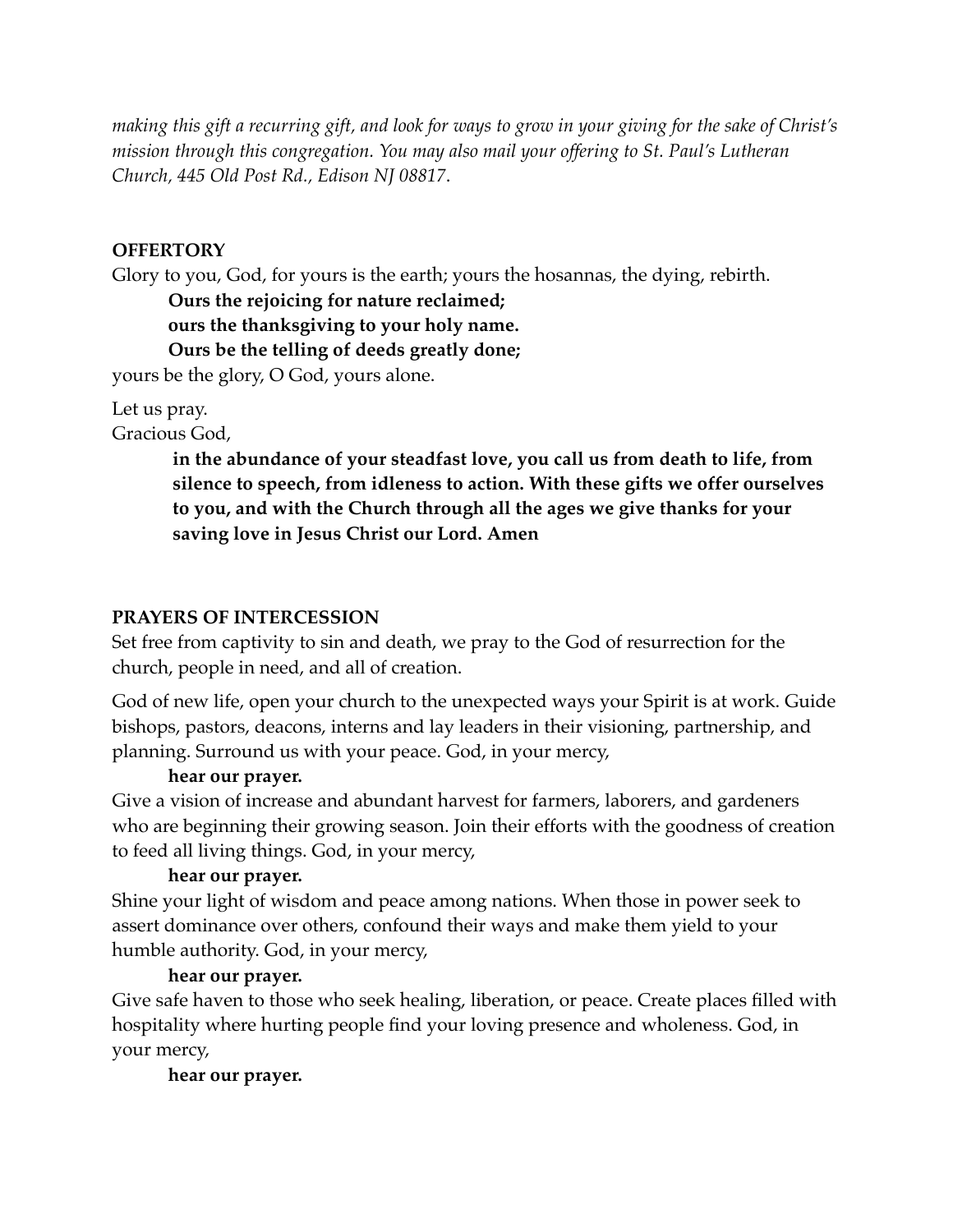Uphold the work of ministries and organizations in our communities who assist people experiencing homelessness, citizens returning from prison, and all marginalized people. Accomplish your will through their efforts. God, in your mercy,

#### **hear our prayer.**

Bring healing and wholeness to all who are sick and in need, especially those we name now out loud, in our hearts or online … God, in you mercy,

#### **hear our prayer.**

Assemble your people at rivers, streams, and fonts, where we remember our baptism and welcome others into the communion of saints. Gather us with those who have died when we meet together at your river of life. God, in your mercy,

#### **hear our prayer.**

In your mercy, O God, respond to these prayers, and renew us by your life-giving Spirit; through Jesus Christ, our Savior.

**Amen.**

#### **LORD'S PRAYER**

Lord, remember us in your kingdom, and teach us to pray:

**Our Father, who art in heaven,**

**hallowed be thy name, thy kingdom come,**

**thy will be done, on earth as it is in heaven.**

**Give us this day our daily bread;**

**and forgive us our trespasses,**

**as we forgive those who trespass against us; and lead us not into temptation, but deliver us from evil. For thine is the kingdom, and the power, and the glory,**

**forever and ever. Amen.**

#### **ANNOUNCEMENTS**

**GRIEFSHARE. Tuesday, May 24, 7:00 p.m. to 9:00 p.m.** GriefShare is a 13-week program that gathers a group together to journey through grief. The program combines small group sharing, video presentations from people who have made this journey and daily exercises to connect your faith to your grief experiences. A lot of us are grieving now. GriefShare is a solid way to lean in and get through your grief.

**CHURCH PICNIC. Sunday, June 12, after worship (11:15 a.m.)** Mark your calendar. Save the date. Sign up to bring a salad, dessert or side; sign up to set up, clean up or cook some burgers and hot dogs.

**VACATION BIBLE SCHOOL. Monday-Thursday, June 27-30, 6:00 p.m. - 7:30 p.m.** Mark your calendar. Save the date. Sign up your children or grandchildren. Invite your neighbors to a Vacation Bible School Adventure that is out of this world!